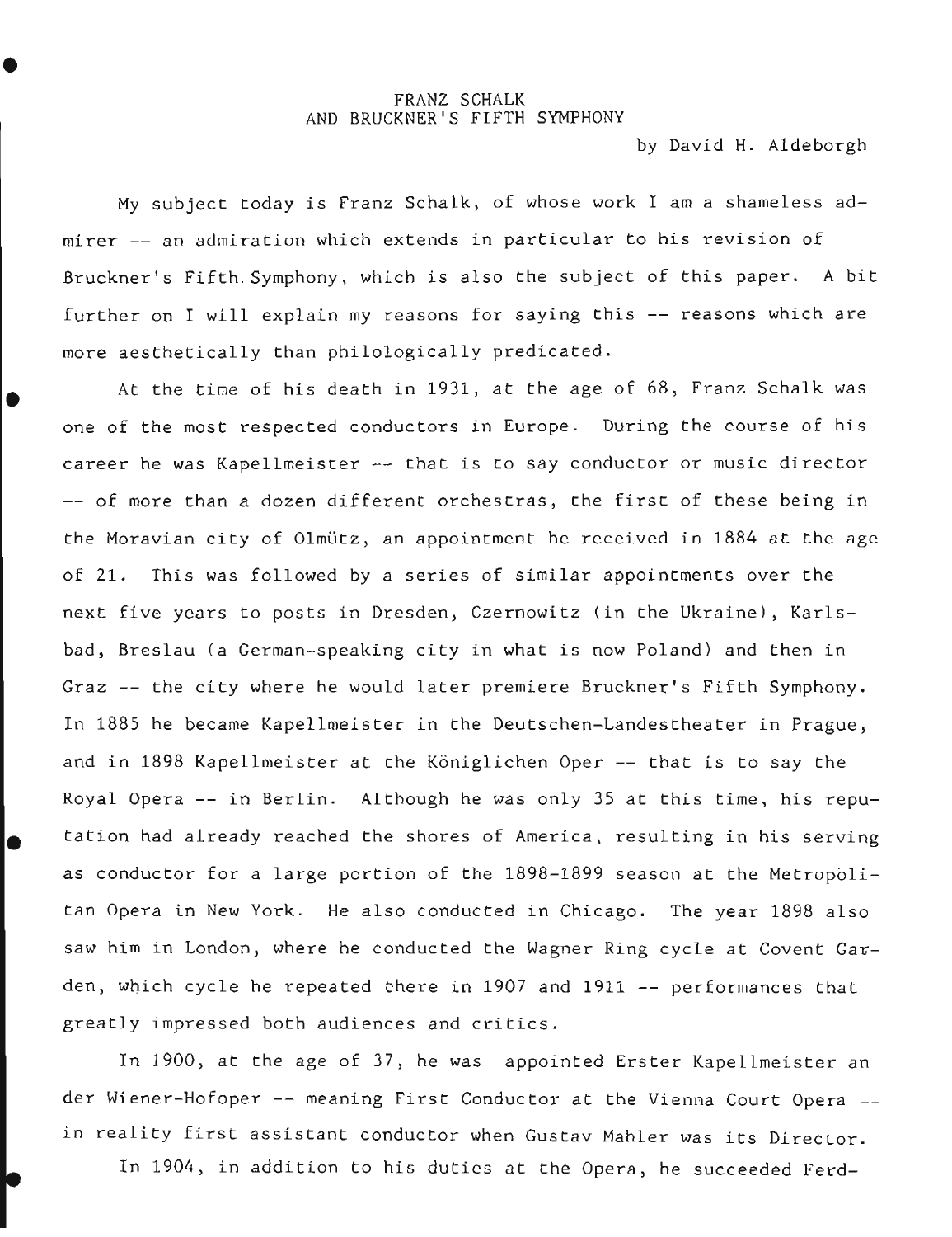inand Löwe as conductor of the Gesellschaft der Musikfreunde -- a very prestigious post that he held for the next 17 years and which provided him important opportunities for the performance of Bruckner's music. Also, in 1909, he assumed the directorship of the Conductor School of the Vienna Music Academy -- Die Kapellmeisterschule der Wiener Musikacademie.

When Mahler's term as Director of the Court Opera ended in 1908, he was succeeded by Felix Weingartner who, in turn, was succeeded by Hans Gregor -- a non-musician but an able manager and producer. Then in 1919 Franz Schalk and Richard Strauss became Co-Directors of the Opera, succeeding Gregor. It was no longer called the Court Opera because the Monarchy had been abolished as a consequence of Austria's defeat in the First World War. It was now known as the Wiener Staatsoper -- or Vienna State Opera -as it is today. The co-directorship worked well at first and included in its highlights the premiere of Strauss' "Die Frau ohne Schatten", which Schalk conducted. However, because of increasing differences between the two, of an artistic as well as personal nature, Strauss took his wrathful leave (to use Bruno Walter's words) in 1924, leaving Schalk in sole charge of the Opera until 1929. During the closing years of Schalk's tenure, the Opera flourished, its productions including even modern operas by composers such as Hindemith, Krenek, Korngold and Stravinsky. Although the music of these composers did not appeal to Schalk's more traditionalist views, he felt it his responsibilty, as Director of the Vienna State Opera, to maintain ties with contemporary composers, for which purpose he engaged an assistant conductor, Robert Heger, who was put in charge of these more modern productions. The year 1927, the centenary of Beethoven's death, saw splendid productions of "Fidelio" and "Der Rosenkavalier" - productions which Schalk also brought to Paris, along with the entire opera troupe, to the enthusiastic acclaim of both audiences and critics.

The crown of Schalk's career came in 1930, when the Austrian

 $-2-$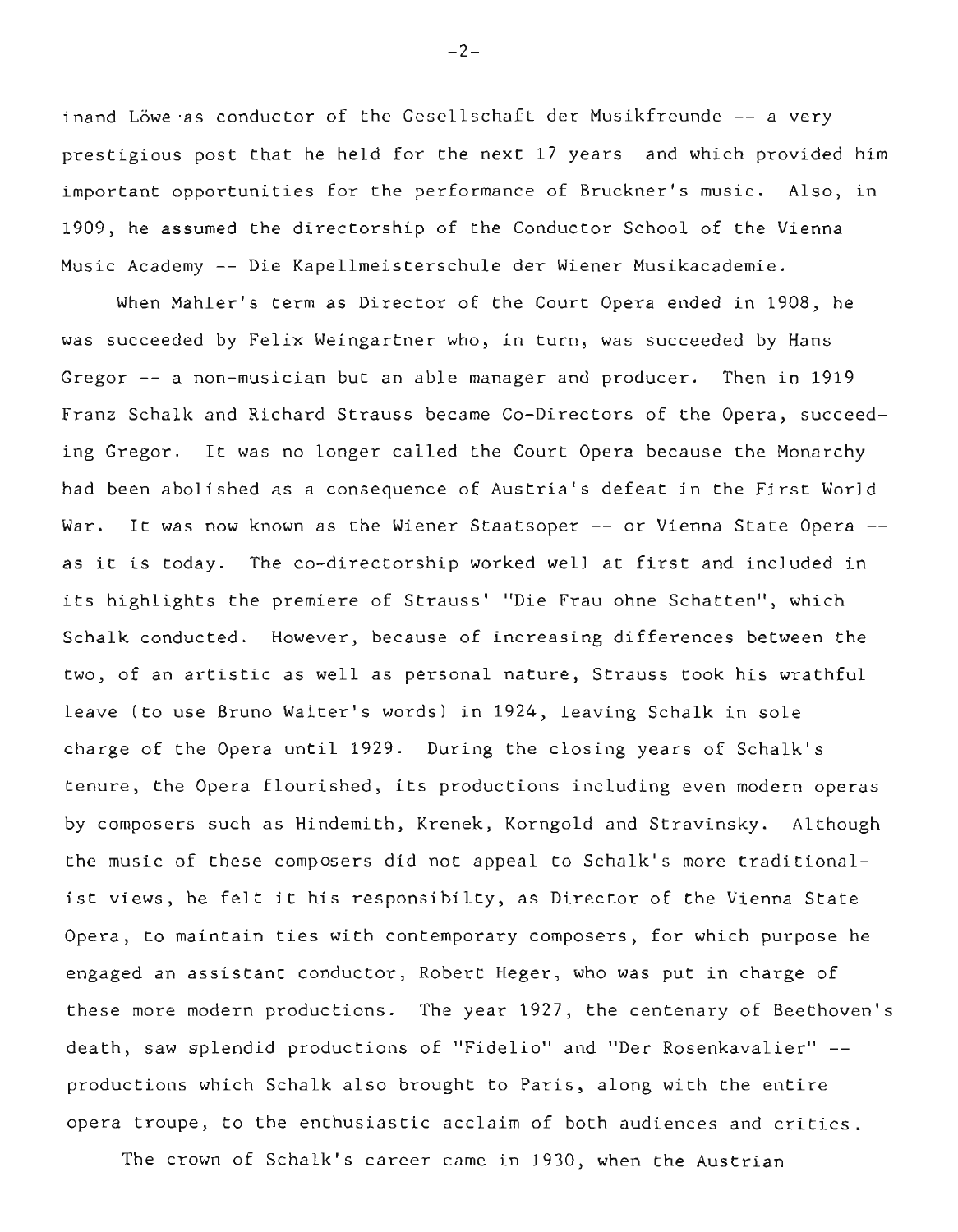government elevated him to the unprecedented position of General Music Director, meaning for all Austria -- a title created especially for him. He died a year later, in the summer of 1931, as the result of an influenza-related lung infection.

Four years ago, in April of 1995, the musicologist Dr. Benjamin Korstvedt and I had the pleasure, indeed the privilege, of interviewing Dr. Joseph Braunstein, a musician, musicologist, author and teacher, who, at that time, was 103 years old and who had many times played as a violist in orchestras under Franz Schalk's direction, and who remembered him clearly. When asked what he thought of Schalk as a conductor and as a person, he said, and with great earnestness "[quote] I had the highest regard for him; I had the highest regard for Schalk [end of quote]." Then, after a pause, he said "[quote] I still remember with greatest pleasure when there was a memorial concert for Schalk and when a critic -- Robert Konta was his name -- said that Schalk was not a musician, was not a conductor, but was an Austrian institution! And it was true! [end of quote]"

•

Incidently, this interview with Joseph Braunstein is currently being published by The Bruckner Journal in two parts, the first of which is in the March issue. Dr. Braunstein passed away at the age of 104, eleven months after our interview with him.

Before discussing Franz Schalk's involvement with the Fifth Symphony, I should touch on a few aspects of his background and education.

He was born in May of 1863, the second son of Ignaz and Anna Schalk. Six years prior to this, in the early part of 1857, the couple moved from Linz to Vienna, presumably for business reasons. In March of that year their eldest son Josef was born. The couple also had two daughters, Anna and Maria, this last going by the nick-name "Mizi." Of the two, Anna was

-3-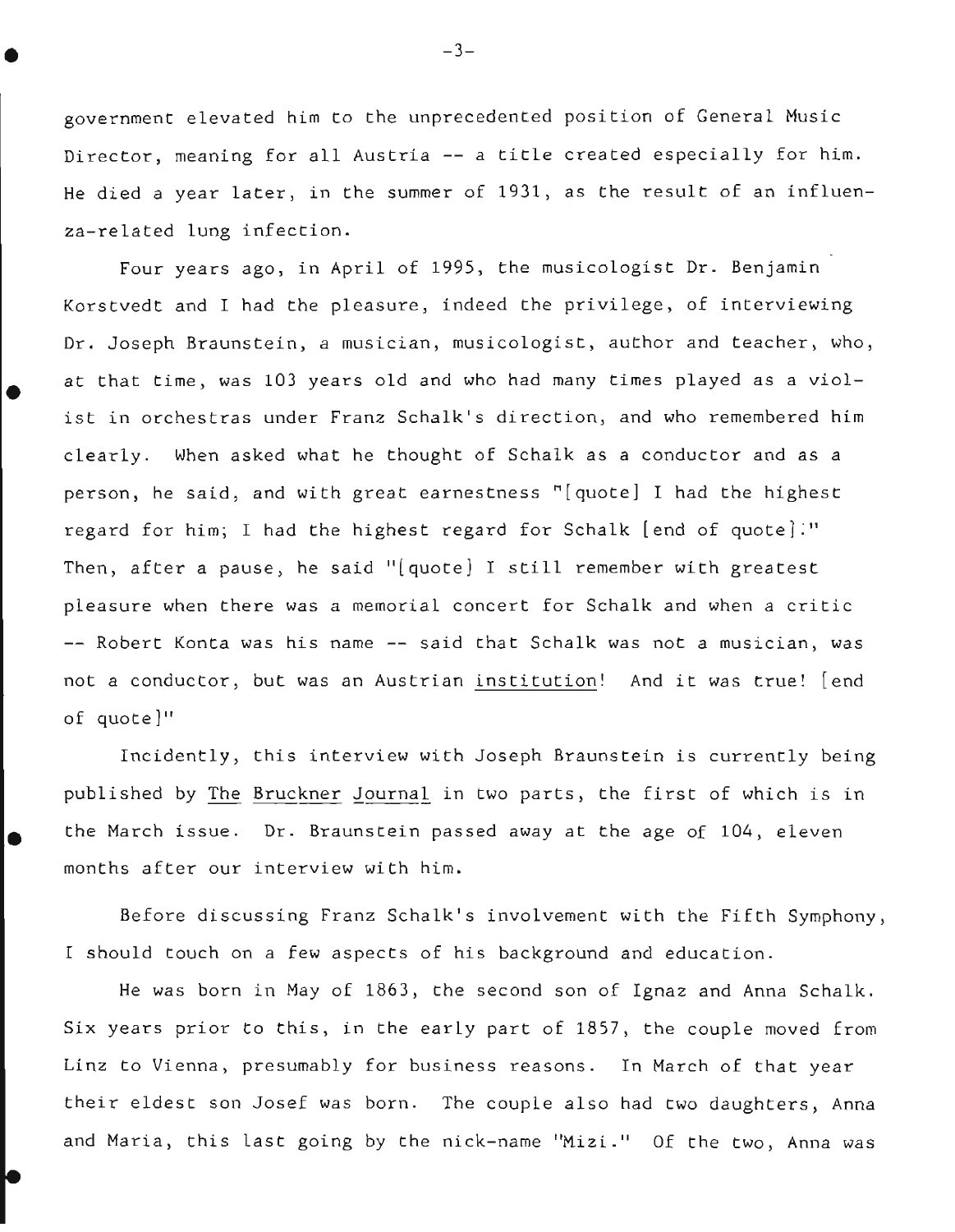the older, and in terms of age, I believe that both of them fell between Josef and Franz.

In 1863, the year that Franz was born, Bruckner was 39 and studying form and orchestration under Kitzler in Linz. That same year saw the revision of his Overture in G minor and the completion of his "Study" Symphony in F minor. It was also the year that he first heard "Tannhäuser" in a performance under Kitzler's direction at the Landesstadttheater in Linz.

Two years later, in 1865, Ferdinand Löwe was born -- the year that Bruckner turned 41. I set these dates before you in order to stress the relative youth of the persons who later comprised Bruckner's inner circle.

It was sometime subsequent to this, probably around 1870, that the father, Ignaz Schalk, died at the young age of 35, passing on to his widow Anna Schalk the responsibility for the care and upbringing of the children. Josef, now in his teens, was very helpful to his mother in this regard, which meant a delay in his own education.

In 1877, Josef, at the age of 20, began his studies at the conservatory, taking piano under Julius Epstein and music theory under Bruckner.

• The following year, 1878, Franz, now only 15, entered the conservatory, taking violin under Joseph Hellmesberger, piano under Julius Epstein and music theory under Bruckner. It was during this year that Bruckner completed his work on the Fifth Symphony.

In 1881, while still 17, Franz Schalk made his debut as a violinist in a recital in the Bösendorfersaal, performing Bach's Chaconne for solo violin before a large and enthusiastic audience, according to the memoirs of Friedrich Eckstein -- another of Bruckner's pupils and friends. This year also saw the premiere performance of the first three movements of

•

 $-4-$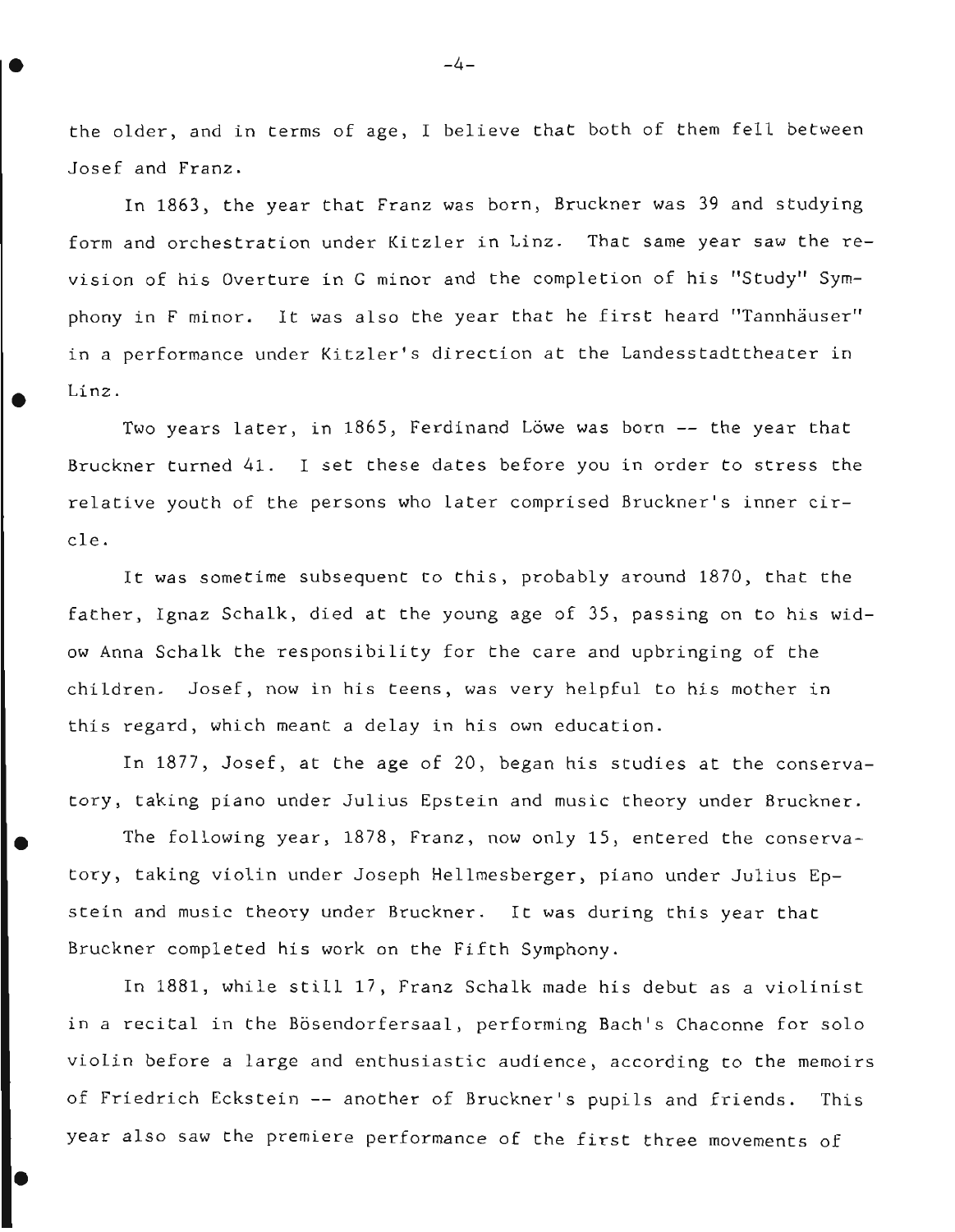Bruckner's String Quintet, which performance took place at an internal concert of the Wiener academische Wagnerverein at the initiative of Josef Schalk. Franz played second viola. During this same year, Franz also completed his studies at the conservatory and received an appointment as an orchestral violinist under Felix Mottl in Karlsruhe. He immediately persuaded Mottl to undertake a performance of the unpublished Fourth Symhony, which actually took place in December of that year. Franz must have been an extremely persuasive 18-year-old!

1883, the year of Wagner's death, saw the second performance of the String Quintet, this time in the Bösendorfersaal, with Franz playing the first viola part.

In 1884, Franz received his first appointment as Kapellmeister in Olmutz in Moravia -- the beginning of his career as a conductor.

## \* \* \* \* \*

What sort of conductor was Franz Schalk? The most valuable information we have in this regard, aside from his very impressive list of achievements, is contained in the recordings he made in 1927, 1928 and 19- 29. These include Beethoven's Fifth, Sixth and Eighth symphonies, the Leonore Overture No. 3 and the "Unfinished" Symphony of Schubert. They are all available in a CD set put out by Dante Productions on the LYS label. A French scholar by the name of Jean-Charles Hoffelé wrote very interesting notes for the CD booklet, from which I have excerpted the following: "[quote] Franz Schalk was one of Mahler's pet hates. He made some very harsh, uncalled for judgments on this conductor who came from a different era, accusing him of incompetence, pedantry and outrageous conservatism [end of quote]." This leads one to wonder why Mahler kept him on as assistant conductor for the remaining eight years of his own tenure as Director of the Court Opera. Hoffelé then goes on to say "[quote] These accusations are certainly exaggerated by biographers. Franz Schalk was

 $-5-$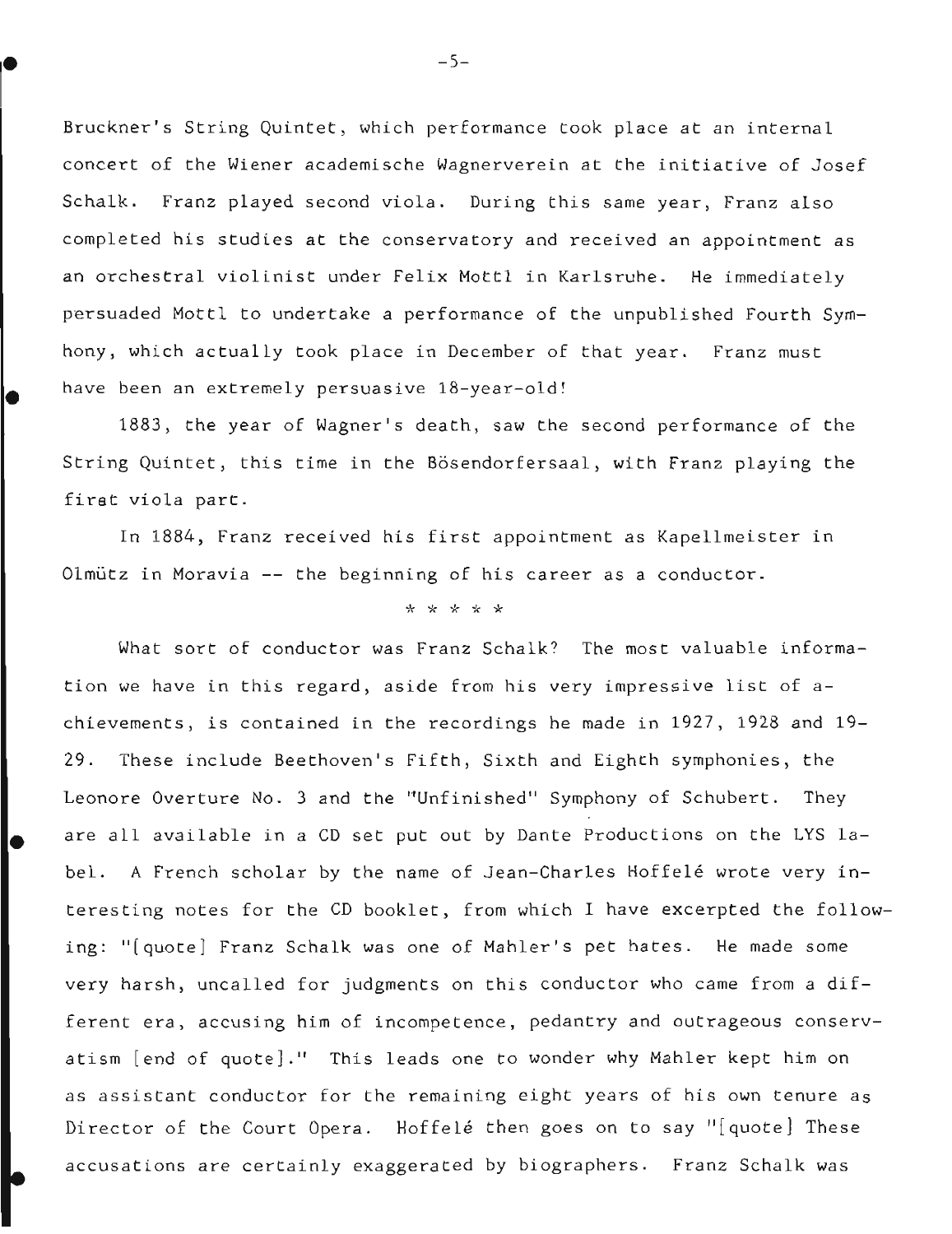no more conservative than the average conductor of his generation [end of quote]." With respect to the recordings Hoffele says the following: "[quote] The repertoire he recorded is limited to Beethoven and Schubert. ...His death at the age of 68 meant that he was not able to benefit from the electric era of recording. Interestingly enough,the sessions planned by HMV for 1932 included two Bruckner symphonies: the Third and the Fourth. The recordings that Schalk made are surprisingly natural. The simplicity of the gestures, particularly obvious in the Pastorale, is complemented by a somewhat limited, yet skilfully mastered dynamic range, with a rare sense of tonal color and the ability to achieve stunning decrescendos that are rarely heard on 78s. Schalk was apparently not particularly careful about picking up on mistakes... But he did manage to set very intelligently chosen tempi and tended to apply them to whole movements, or even more globally, which was a new concept in Vienna, and in fact quite anti-Mahler. He also refrained from using portamentos and forbade vibrato in the strings, reducing to a strict minimum the expressive and ornamental glissandos, much to the despair of his Konzertmeister. The simplicity of this approach enabled all the qualities of the Vienna Philharmonic to shine, and the main value of these sessions comes from the orchestra itself, recorded when it was still playing old instruments  $[end of quotel."$ 

M. Hoffelé is to be complemented for giving us a concise and vivid idea of Schalk the conductor, in terms of his values, methods and style - certainly the extreme opposite of Mahler's subjectivism. M. Hoffelé refers to Schalk's "rare sense of tonal color", to which I would add Schalk's extraordinary sense of orchestral texture, which comes through in the andante movement of the Pastorale. Despite the age and fidelity limitations of this accoustical recording, made in 1928, what we hear in

 $-6-$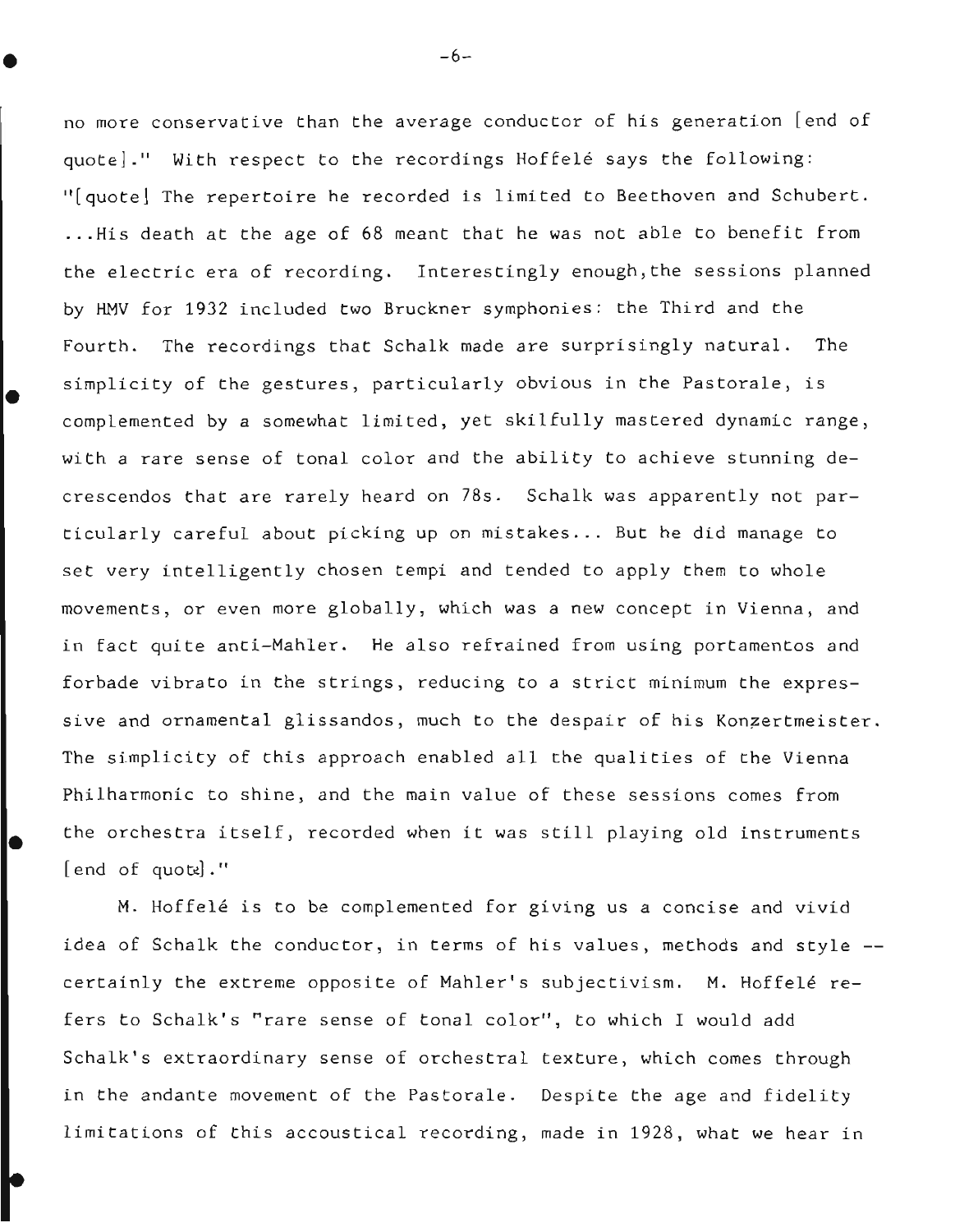the latter part of the second movement can only be described as exquisite. This remarkable sensitivity to orchestral texture also characterizes Franz Schalk's reorchestration of Bruckner's Fifth Symphony, as I shall later show.

\* \* \* [Here play sample from Pastorale] \* \* \*

## Part II

Franz Schalk began his revision of Bruckner's Fifth Symphony sometime during the first half of the year 1892. The first evidence we have of this is a letter from Franz to his brother Josef, dated 14 July 1892. In it he says "[quote] My work on the Fifth proceeds very slowly, but nonetheless ever forward. Just now I am at the concluding measures of the first movement. -- The accomplishment of this was of enormous difficulty [end of quote]." This revealing letter makes clear the thoroughness of his review of Bruckner's orchestration and the fact that it was undergoing substantial revision. Why Franz undertook the revision, which was a project of "enormous difficulty", as he indicated in his letter to Josef, must be left to conjecture. A possible answer to this question is submitted toward the end of this paper. It is certain that Bruckner had authorized him to mount the premiere, undoubtedly with a certain amount of freedom with respect to detail. Clearly he wanted the premiere to succeed and he naturally felt responsible for its success. To understand what took place, one must realize that there was a virtual father-son relationship between Bruckner and his pupils, particularly Franz. He loved them and they loved him. This undoubtedly led Franz and Josef to extreme presumptions as to what they were justified in doing. As Erwin Doernberg writes in his biography of the composer, "[quote] Although it is inadmissable that Bruckner should have given his consent to versions not only differing from his own compositions in countless details, but which al-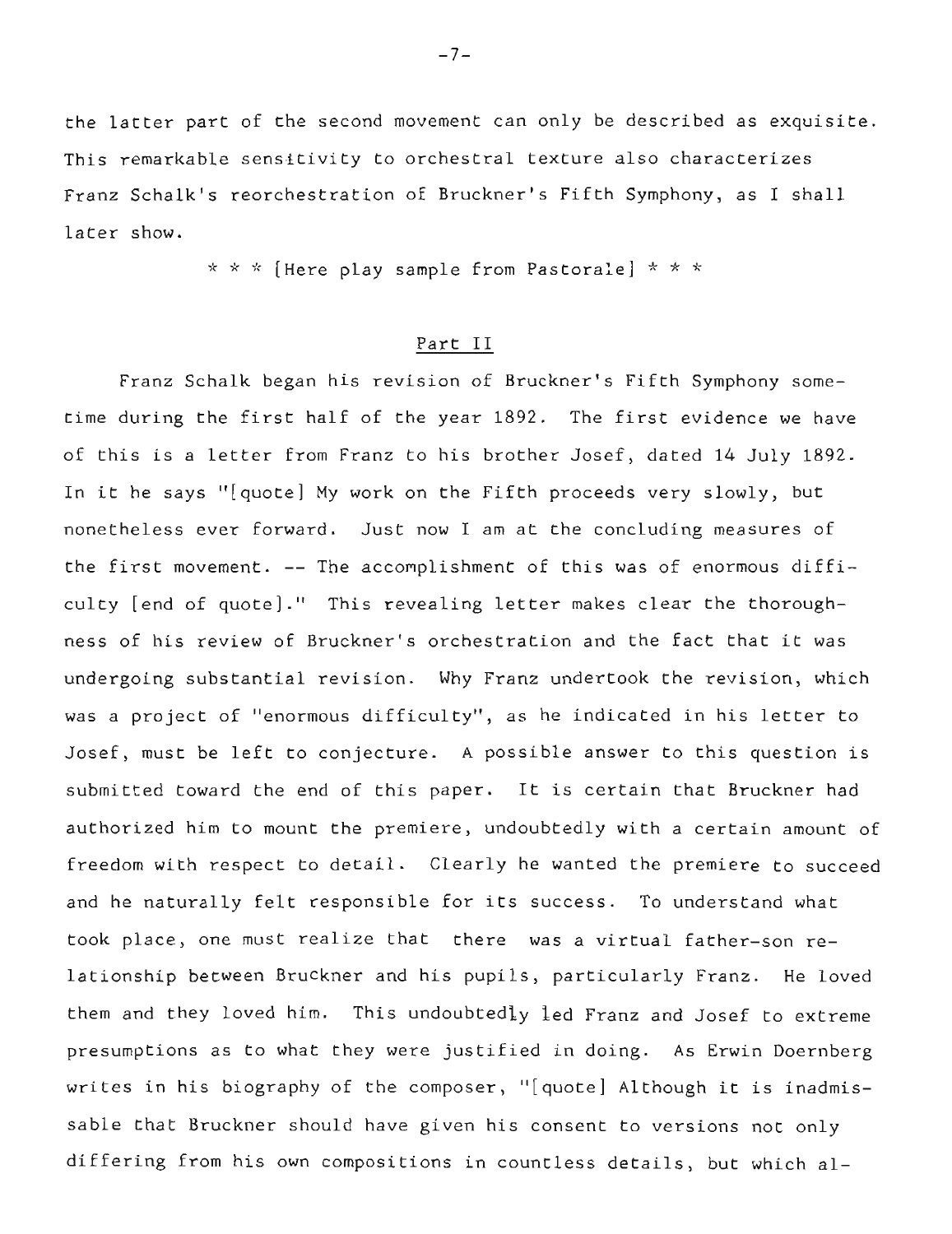tered his style fundamentally, the fact remains that Schalk and Löwe were intimate and devoted friends of the composer, and active apostles. What can have led them to believe that his works needed their revision? ...No doubt such an idea may have sprung in the first place from the fact that the composer discussed his works with them, despite their youth. By listening to their criticism he gave them a false idea of its value; sometimes he even acted on their advice [end of quote]." In point of fact, • he acted on their advice a great deal, as is evidenced by the 1889 edition of the Fourth Symphony and the 1890 edition of the Third.

Robert Simpson, in his book The Essence of Bruckner, advances a similar view: "[quote] There can be no doubt that the Schalk brothers, Ferdinand Löwe, and others genuinely believed that they were of real assistance to Bruckner. His simplicity led them to think they were helping him discover his own dimly perceived intentions. The trouble is that they were wrong. Although the composer himself did in fact have no more than the dimmest explainable idea of his own goal, their conception of it, though lucid to themselves, was a complete misunderstanding based on what they found in Wagner [end of quote]."

I think that both of these analyses are very perceptive, but taken • at face value, are over-simplifications and therefore somewhat misleading. I am inclined to give these disciples a greater benefit of the doubt. They were extremely talented and capable young men. Bruckner himself referred to Löwe as "my Berlioz." They were among the first really to recognize Bruckner's genius, and the fact that Bruckner admitted them into his inner circle is evidence of his evaluation of them. They interacted with him, often on a daily basis, and to suggest that they completely misunderstood him is nonsense. More than anyone else, they did understand him. What can fairly be said, however, is that their understanding of

 $-8-$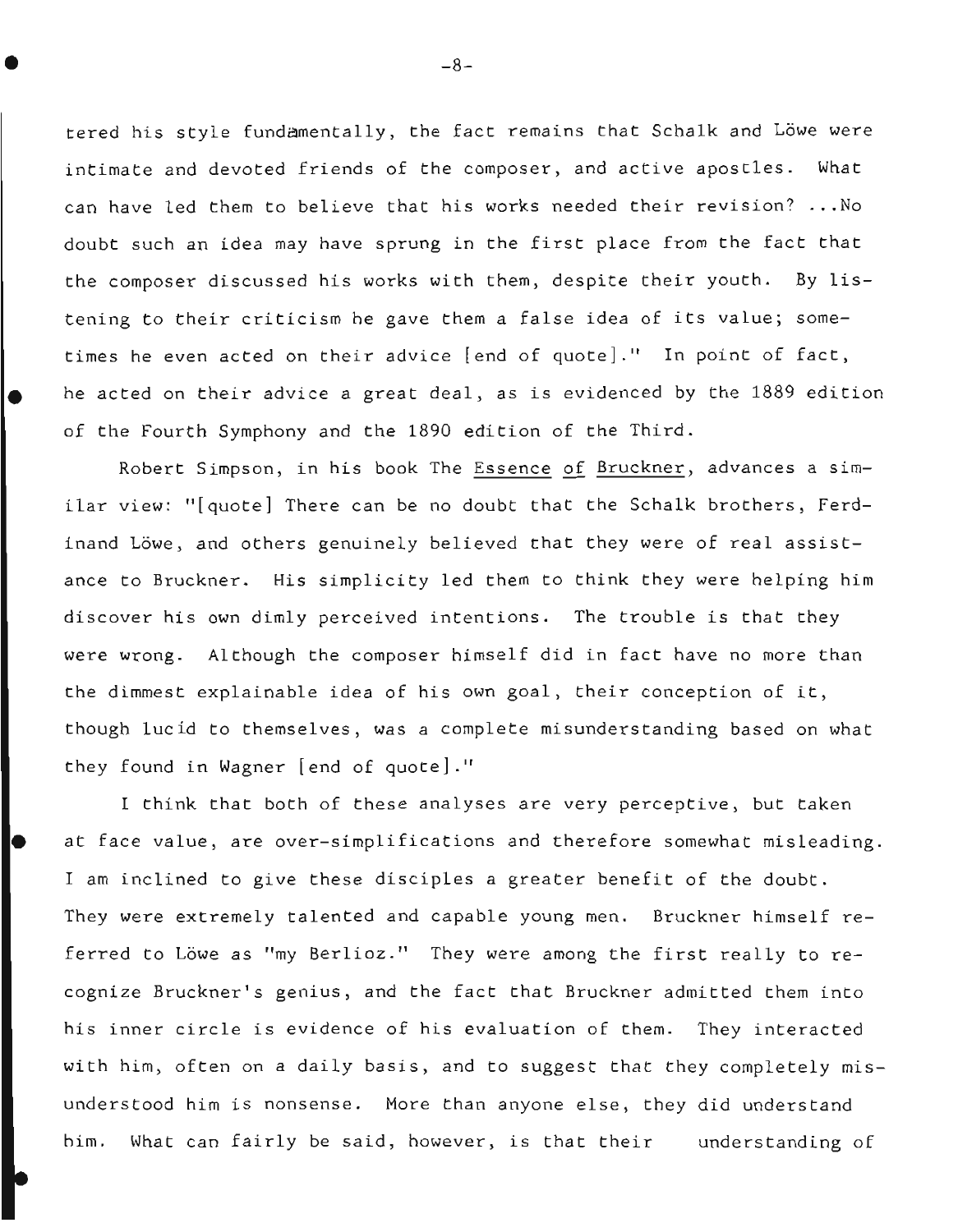him was imperfect, especially as regards his inmost goals -- but as Robert Simpson points out, and I think correctly, "...the composer himself did in fact have no more than the dimmest explainable idea of his own goal." His constant revisions, his problems with form in some of his finales, and his malleableness with respect to the suggestions of his disciples and friends, all point to a lack of certainty with regard to detail, as well as to a lack of clarity with regard to his objectives. This does not mean that he did not have objectives -- on the contrary, his objectives were constantly pressing on his consciousness, but were of such scope and monumentality as never to be within easy reach. Without doubt he was, from time to time and for various reasons, distracted from his vision -- an incredibly farreaching vision that extended beyond his own horizon and certainly beyond that of his contemporaries. The value of Bruckner's disciples, on the other hand, lay in their ability, as performing musicians, to see Bruckner's vision (insofar as they were able) in terms of his potential audience. With respect to this, their understanding of his vision was, at times, better than his own.

The most disturbing thing about Schalk's emendations is not the final result, which I think is quite good, but in the fact that they were done behind the composer's back and without his permission. In this respect it was clearly an abuse of trust, whatever the motive. Franz was, after all, making alterations to that which was most precious and most important to the composer -- namely his music, his fruit, his legacy; and we know that Bruckner was jealous of every detail, as is evidenced by his letter of 1891 to Felix Weingartner regarding a planned performance of the Eighth Symphony, in which he wrote "[quote] Please arrange everything to the liking of your orchestra; however I beg you not to alter the score; also, in case of publication, to leave the orchestral parts unaltered [end of quote]." Bruckner did indeed know what he wanted and labored very hard to achieve

-9-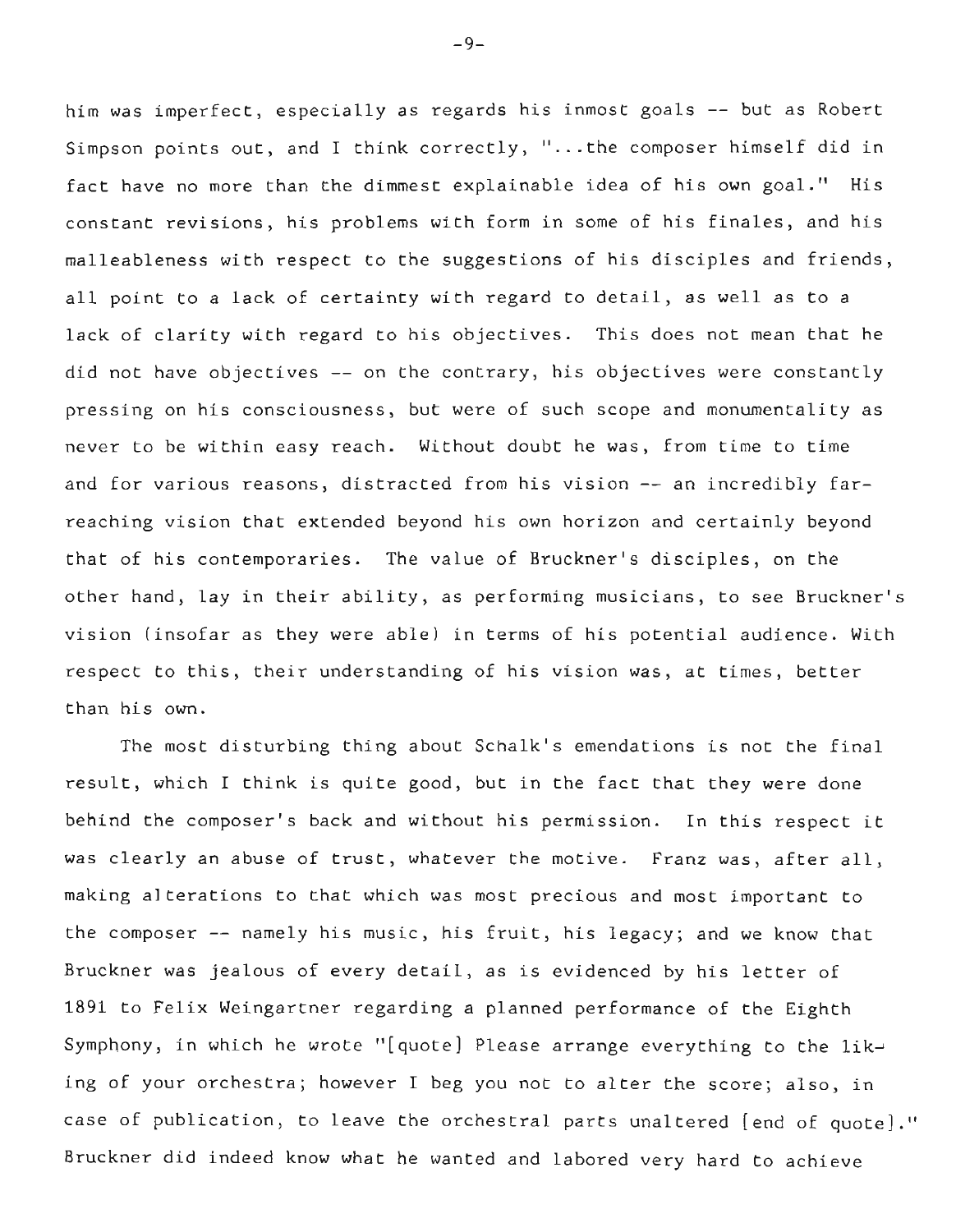it. This does not mean that he could not be persuaded to make significant alterations, the most dramatic example of this being the already cited 1889 version of the Fourth Symphony, which was mostly the work of Ferdinand Löwe, done with the composer's permission and personal involvement. With respect to the premiere of that version, which was every bit as "Wagnerized" a score as Schalk's version of the Fifth, Bruckner wrote to the conductor Hermann Levi, "[quote] The success in Vienna is unforgettable to me [end of quote]." Indeed, this version, deemed corrupt by today's musicological establishment, was performed 17 times in Bruckner's lifetime, several performances of which he attended. It obviously delighted audiences, Bruckner himself often having to mount the stage to accept their enthusiastic acclaim, and represented a great triumph for the composer. He never disowned it. Clearly, the brothers Schalk hoped to create a similar triumph for their master with the Fifth Symphony.

•

•

With respect to the conspiracy in which the brothers were clearly involved, I like to stress the "family" aspects of the affair -- Bruckner being the father figure. The boys knew that if Father knew what they were up to, there would be "hell" to pay, as is evidenced by their secrecy, but they also must have been convinced that they were doing the right thing and that "Papa" would be pleased if he heard the revision under the right circumstances. Interestingly, while Franz was in the throes of revising the Fifth Symphony, Josef himself was engaged in an unauthorized reorchestration of the Mass No. 3 -- the most notable feature of which was the addition of two horns -- and expressed his uneasy conscience in a letter to Franz -- but his unease was focused more on doubts regarding his ability to do the revision well than on his lack of authorization to do it at all. Thomas Leibnitz, in his very fine book Die Brüder Schalk und Anton Bruckner, comments on this letter as follows: "[quote] Josef saw, as did

 $-10-$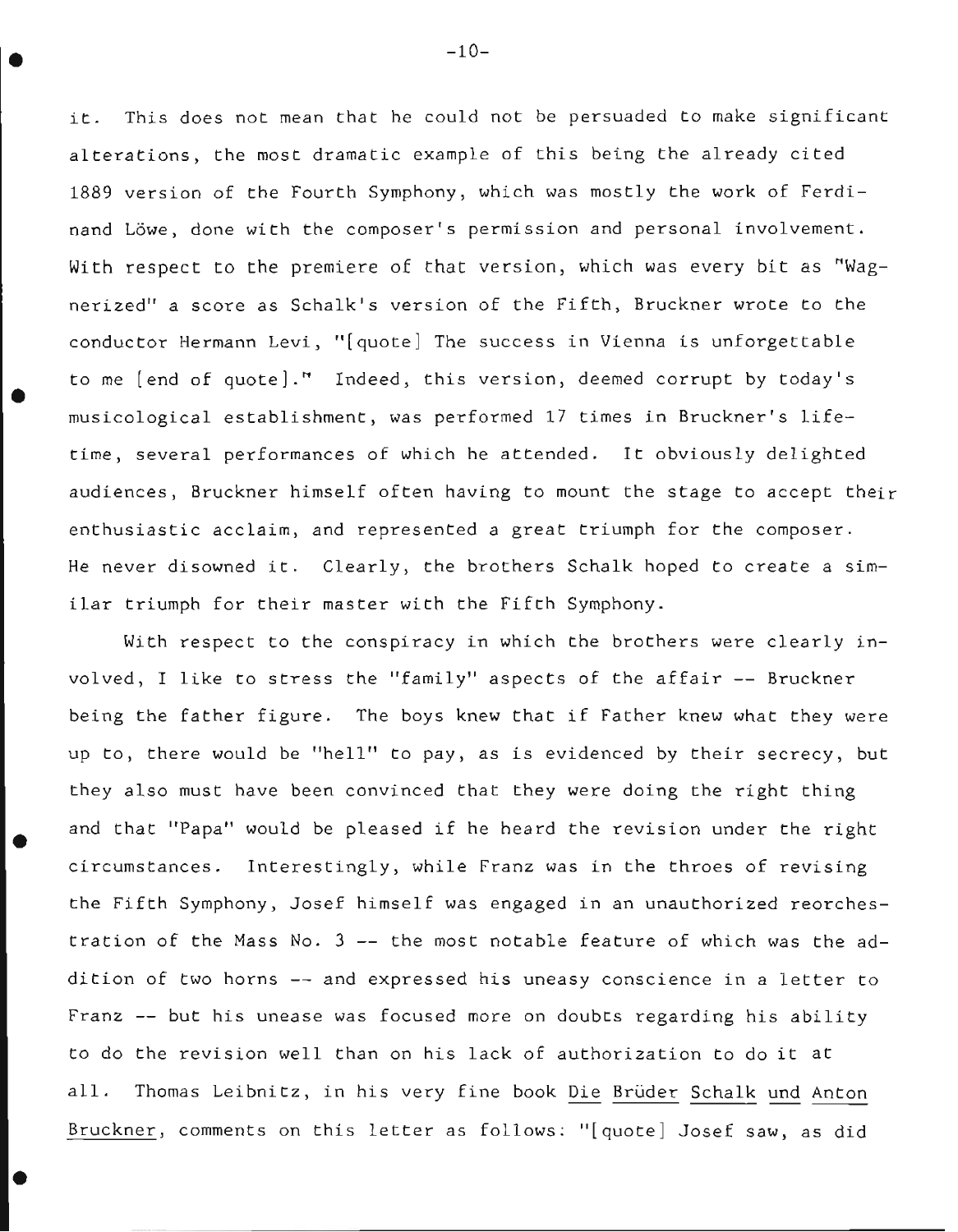Franz, his revision activity in the same light, as a part of his practical championship for Bruckner: as idealistic service of friendship; far removed from the trace of uneasy conscience here developing, he regarded himself, as ever, as one of the very true, integrity-possessing friends of Bruckner (at times perhaps the only) [end of quote]."

By the following spring Bruckner was growing impatient and Josef conveyed this fact in a letter to Franz dated 17 May, 1893:"[quote] Bruckner 5 speaks about the partitur of the Fifth. He has naturally become mistrustful, since you have not yet brought about a performance [end of quote]."

According to Thomas Leibnitz, a reconstruction of the exchange of letters between Josef and Franz, reveals the following: "[quote] In close coordination, Josef and Franz Schalk deceived Bruckner deliberately, but apparently with the best subjective intention and good conscience: They led him in the belief that his own version would be performed in Graz and told him nothing about the revision. On the other hand they did truly want his presence at the performance. The underlying intention had already become discernible at Josef's performance of the F minor Mass, namely that Bruckner should be set before the completed work and, through the actual hearing of it and the witnessing of its success with the audience, convince himself of the sensibility of the improvements resulting from the interventions [end of quote]." This is indeed astounding!

The notion that someone, however close, could take another's work of art into which countless hours of effort and devotion had been poured, completely re-work it without the artist's knowledge or permission, present it back to him as a fait accompli, and expect him to be pleased with the result, boggles the mind. From where could they have possibly gotten such an idea? The curious thing is that they seemed to think it would work. Either they were crazy or they really understood their man!

I am of the opinion that three factors came into play, which provided

 $\bullet$   $-11$ -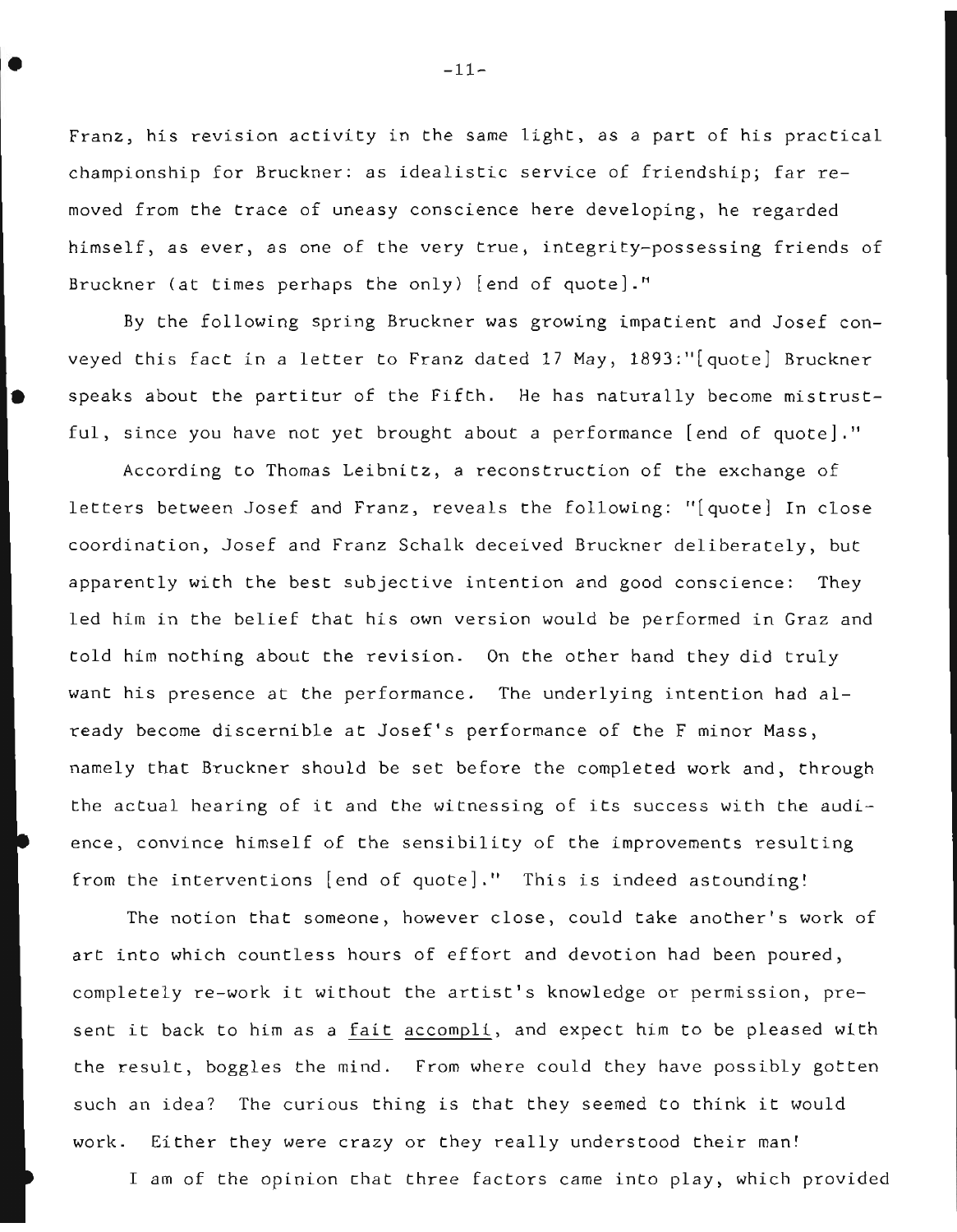the motivation for this seemingly bizarre undertaking:

First of all, they felt that the composer's orchestration did not serve the music as well as it should. They knew the music well from having played it on the piano. Where the brothers, Franz in particular, had learned the art of orchestration is not clear from biographical material that I am acquainted with, but it is my guess that it came from their association with the Wiener academische Wagnerverein; in any case Wagner's principles of orchestration were becoming widely accepted as the latest thing, and any composer who did not utilize them was certainly failing to realize the potential of his music and just wasn't "with it."

Secondly, correspondence shows that the brothers were well-acquainted with Löwe's work with Bruckner on the Fourth Symphony -- in fact Franz himself had become involved in the project. Furthermore the premiere of this version under Hans Richter in 1888 had been a huge success, as were the subsequent perfomances under other conductors. As to the composer's potential resistance to a revision, the triumph of the Fourth was the ice-breaking precedent through which Bruckner might become persuaded to revise the Fifth, utilizing Wagnerian principles of orchestration, of course.

Thirdly, Bruckner's advancing age and increasing health problems, to say nothing of his other commitments, must have made the possibility of his active cooperation in another revision project seem unlikely in the extreme, leaving Franz's authorization to mount the premiere of the Fifth as the only clear opportunity for making and presenting a revision -- if one was to be made at all.

I believe that the foregoing considerations are what motivated Franz to undertake the revision. As to the first of these, namely that the brothers felt that Bruckner's orchestration did not serve the music as

 $-12-$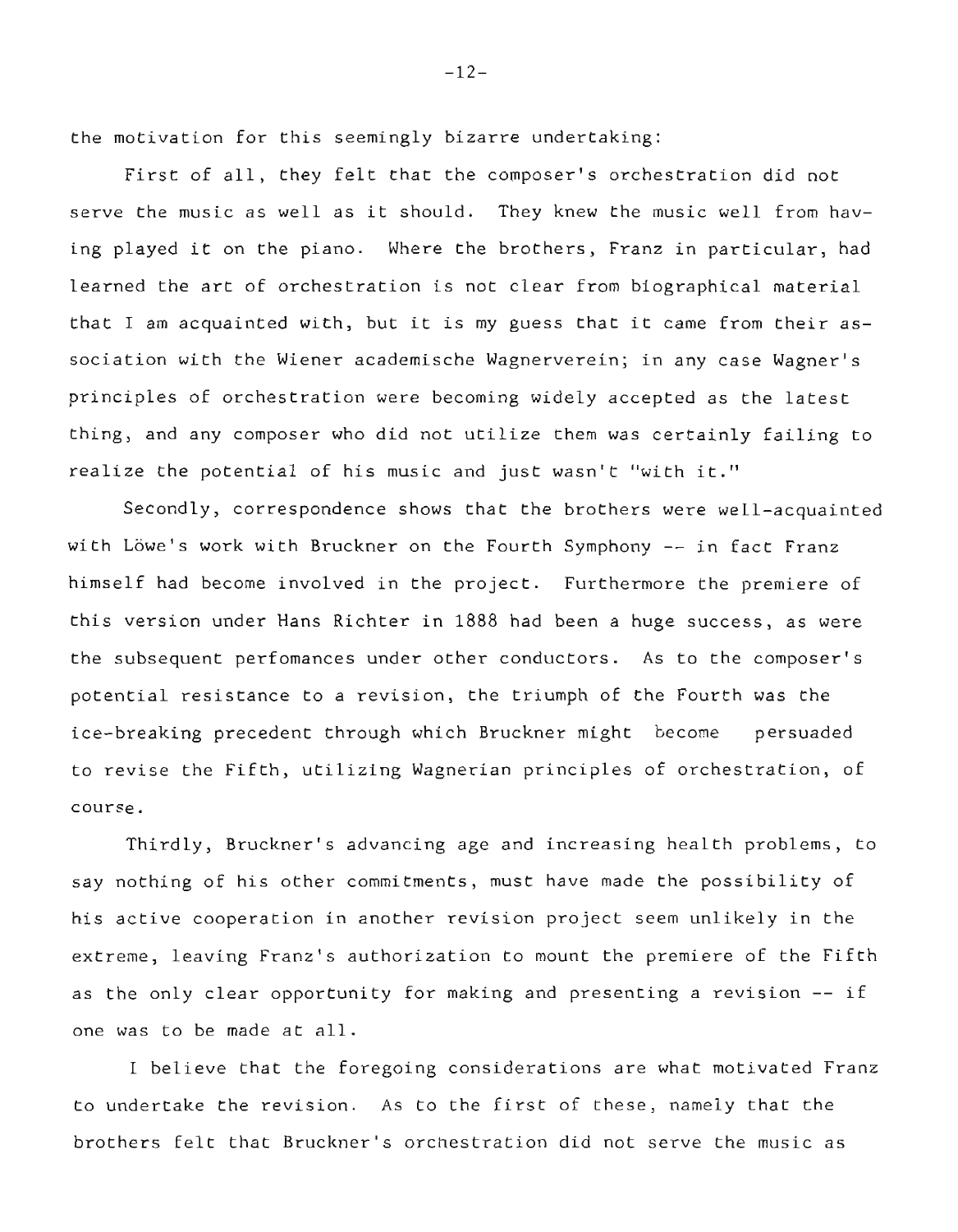well as it should, I would like to provide a defense based on my own experience as a listener. On one occasion in the mid-1980s I attended a performance of the Fifth in Carnegie Hall in New York with a friend and musicologist who is a well-known Bruckner expert -- and who happens to be in this room. It was the first time he had heard the Fifth in live performance, and after the concert, with tears in his eyes, he remarked "it's so cold, it's so cold." He knew the symphony well from scores and record ings, but couldn't get over the lack of warmth that the orchestra had projected and was blaming the conductor. I had thought the performance to be quite good, but it was the sixth time I had heard the piece live, and with respect to warmth, it had been no worse than other performances I had heard. Some years earlier I had been present at two performances of the work by the New York Philharmonic under William Steinberg in Linclon Center. During the Finale, eleven brass players filed out onto the stage behind the orchestra, in keeping with the practice of some conductors (the use of extra brass having been specifically authorized by the composer). This was handsomely done and generated excitement in the audience, but when the brass players finally intoned the chorale, the effect, rather than the crowning glory we had been led to anticipate, was simply a louder dose of what we had already heard.

I takes a long time for a Bruckner-lover to admit, let alone come to terms with, the existence of an aesthetic flaw in one of the master's universally acknowledged masterpieces, yet my experience with six live performances and three rehearsals points to some kind of problem. The fact of the matter is that the music itself is not cold. Nonetheless, it has an objective quality which tends toward the impersonal, and for this reason, the orchestration should be such as to minimize this quality -- if the piece is to sound friendly, that is. Bruckner's penchant for heavy brass

 $-13-$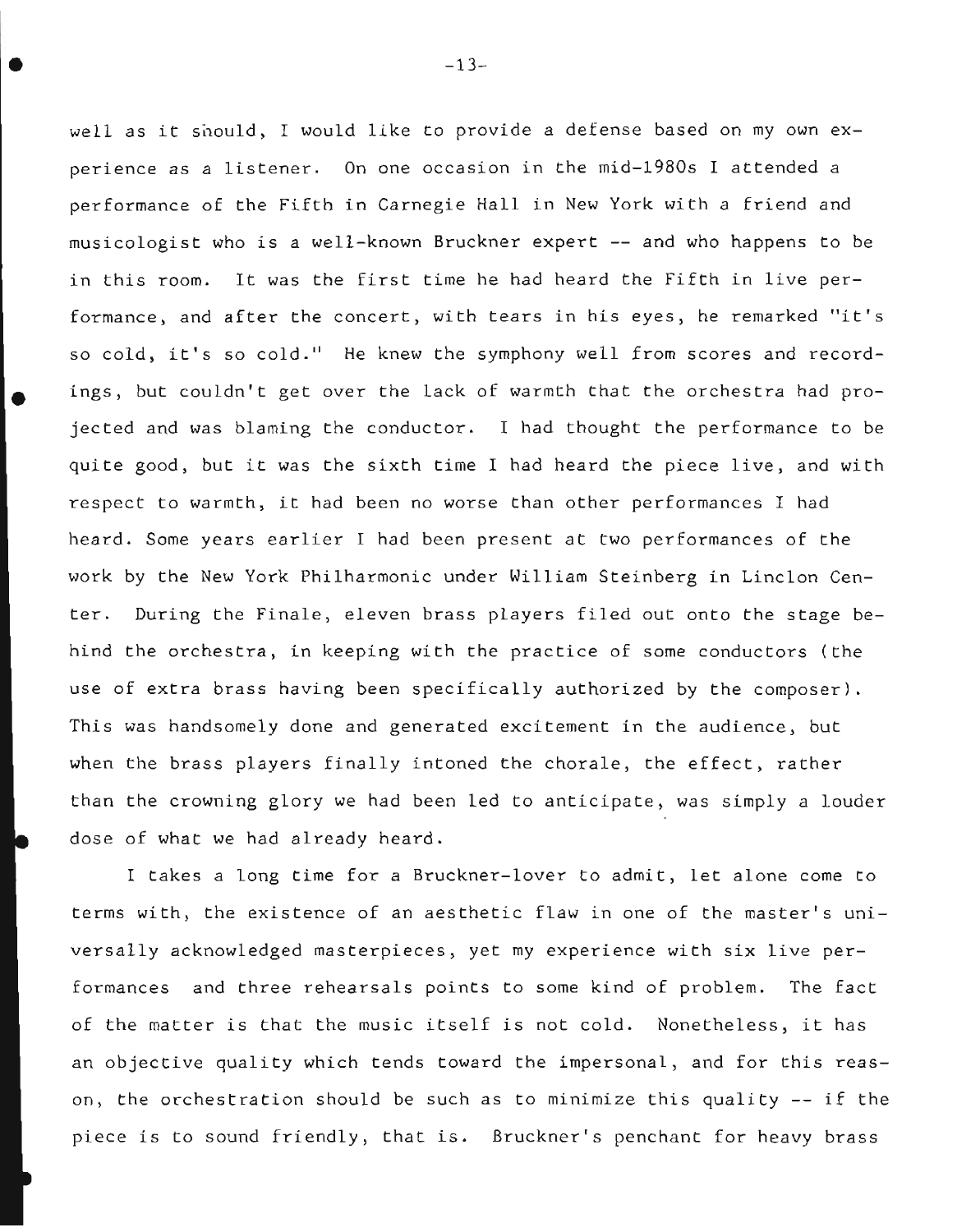writing does just the opposite, and this must be one of the things that Franz Schalk saw in the score when he made the decision to mount the premiere performance, a performance that took place on 8 April, 1894.

I cannot help but note that in the current issue of The Bruckner Journal there is a thumbnail review, by Colin Anderson, of Robert Bachmann's performance of the Seventh Symphony by the Royal Philharmonic at the Barbican this past November. He writes "[quote] The major problem I had with his conducting is a penchant for blatant brass. Loudness is one thing, but encouraging the brass to lacerate our ears is absurd, and ruinous to the long spans of a Bruckner symphony where a terracing of dynamics is paramount [end of quote]." I couldn't agree more, but such loudness is almost inherent in the Fourth and Fifth Symphonies. Indeed, in these symphonies, the orchestra too often seems to be playing at the audience rather than to it, this being primarily because of the brass-writing.

In his preface to the critical edition of the Fifth Symphony, Leopold Nowak notes that, in the Schalk edition, "[quote] the work in many places sounded softer than Bruckner had intended [end of quote]", to which I must add my quiet "hurrah."

Schalk's emendations are indeed very far-reaching, leaving scarcely a bar untouched; yet despite the revision's extensiveness, it is unlikely that the average concert-goer would notice much difference, except in the Finale. The net effect of the changes is one of a subtle enrichment and softening of tone, resulting from a blending of instruments and a reduction in the use of brasses, particularly the trumpets -- sometimes to the disadvantage of the music if a point-by-point comparison is made. There is, however, an aesthetic logic to Schalk's over-all plan, which is to ingratiate the listener with warmer tones and to be more sparing with the full power of the orchestra, saving this for the closing pages of the Fin-

 $-14-$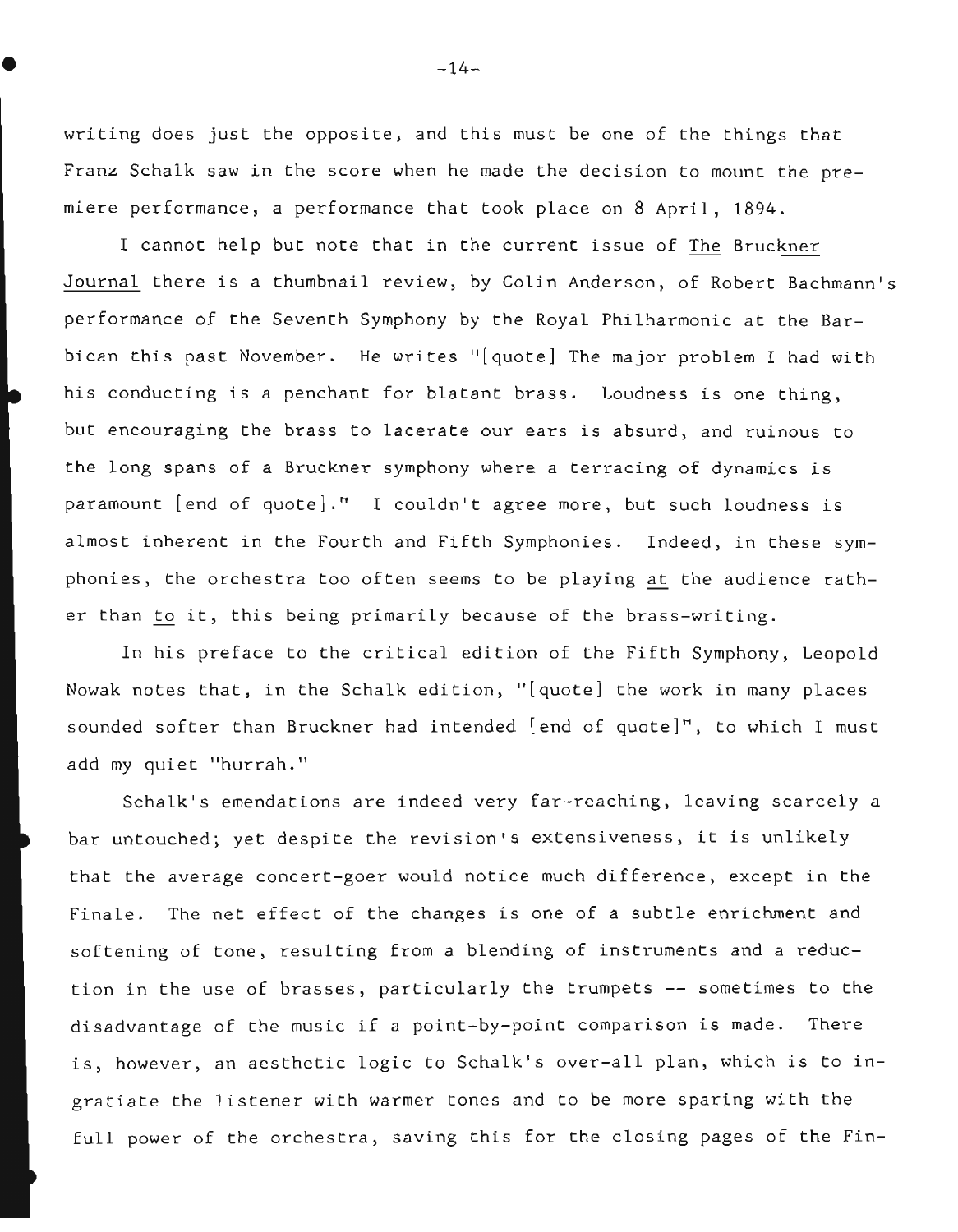ale. Prior to the Finale's coda, the music has been pressing the listener toward a new tonal dimension that the original version utterly fails to deliver (the brasses having already been over-used), whereas Schalk's emendations provide that promised dimension of sound that is so liberating as well as overwhelming.

•

On 13 January, 1995, the American Symphony Orchestra, under Leon Botstein, gave an all-Bruckner concert in Avery Fisher Hall at Lincoln Center in New York City. The final work on the program was the Schalk version of the Fifth Symphony, and the event attracted musicologists from as far away as Berlin. Needless to say, I was there. Knowing the the version from the old Hans Knappertsbusch recording on London Records, and feeling the sound on the LP to be a bit opaque, I anticipated experiencing some of this opacity in live performance because of Schalk's blending of instruments. However, while attending the rehearsals, I was struck by the radiance and gentle warmth of the sound  $-$ - very much the impression  $I$  remembered from a performance by the New York Philharmonic of the Löwe version of the Fourth Symphony under Josef Krips. There was something about the sound that was richer and more detailed, yet not in such a manner as to distract the listener's attention -- quite the opposite. The effect was to involve the listener more intimately with the music, so that it was being played to him rather than at him -- a distinction I made earlier. One has to hear the piece live to experience the incredible atmosphere that fills the concert hall. There is no way that the original version can deliver the benevolent sense of enveloping sound that this version yields, and its instant success at the 1894 premiere is no wonder to me at all. Theodor Helm, a critic and contemporary of Bruckner, attended the premiere and reported that "[quote] the enthusiasm of the audience grew with each successive movement; again and again the orchestral players had to rise

 $-15-$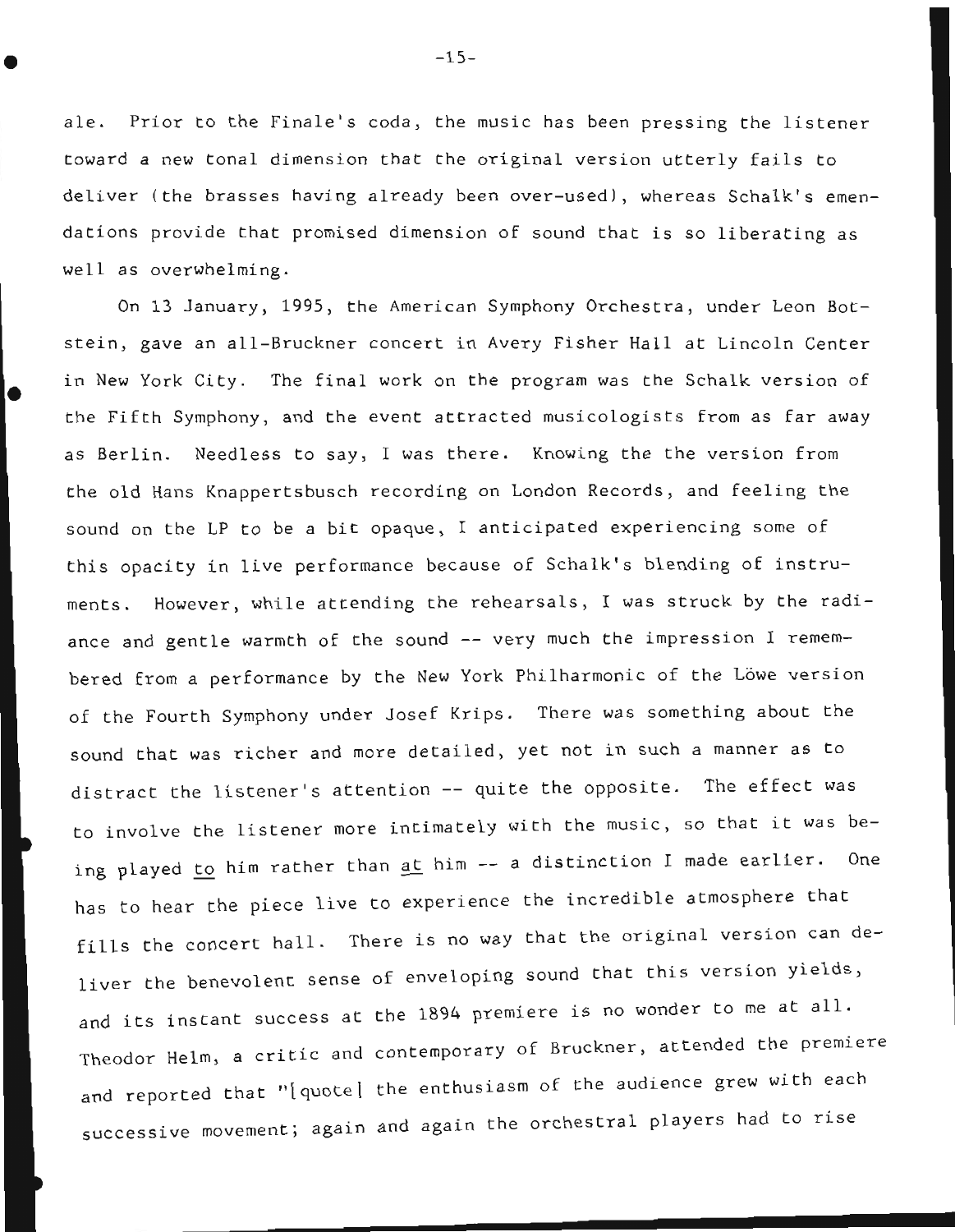from their seats to acknowledge the tumultuous applause [end of quote]." Four years later, on 1 March, 1898, the symphony made its debut in Vienna with the Vienna Philharmonic under Ferdinand Löwe, and the response was even more spectacular. Max Auer, in his biography of Bruckner, says the following: "[quote] Not since the concerts personally conducted by Richard Wagner could the critic Theodor Helm remember any enthusiasm as great as with this performance. On the stair cases and in the cloak rooms one saw elderly people overflowing with tears, falling in each other's arms from joy at having had such an experience. The most extreme opponents must acknowledge the greatness of this work of art. Even Max Kalbeck praised the richness of musical ideas and spoke of the high enjoyment the work had caused in him. In Hanslick's paper R.Heuberger opined '[subquote]As to invention, the symphony belongs to the most radiant that Bruckner has written; as to beautiful sound, to the most outstanding works of the modern age [end of subquote].'[end of quote]." Please note Herr Heuberger's mention of beautiful sound as being one of the work's outstanding features. Leibnitz then quotes August Göllerich as follows: "[quote] The contrapuntal art herewith unfolded is unprecedented, the construction of the climaxes fabulous, and when the brass band proclaims an enlargement of the chorale theme like a halo arching over the entire surge of sound, the impression is overpowering [end of quote]." Leibnitz then continues "[quote] After the successful beginning, the Fifth Symphony in the Schalk revision continued on its victory march through the concert halls and became a firmly established part of the repertory [end of quote]."

This leaves me to wonder whatever happened to that "victory march" through the concert halls? While the symphony in its original version is greatly admired by convinced Brucknerites and musicologists, it does not seem to be a favorite with audiences  $-$  at least not in the U.S.A. $-$ whereas in Europe the Schalk version certainly was. The reasons for

 $-16-$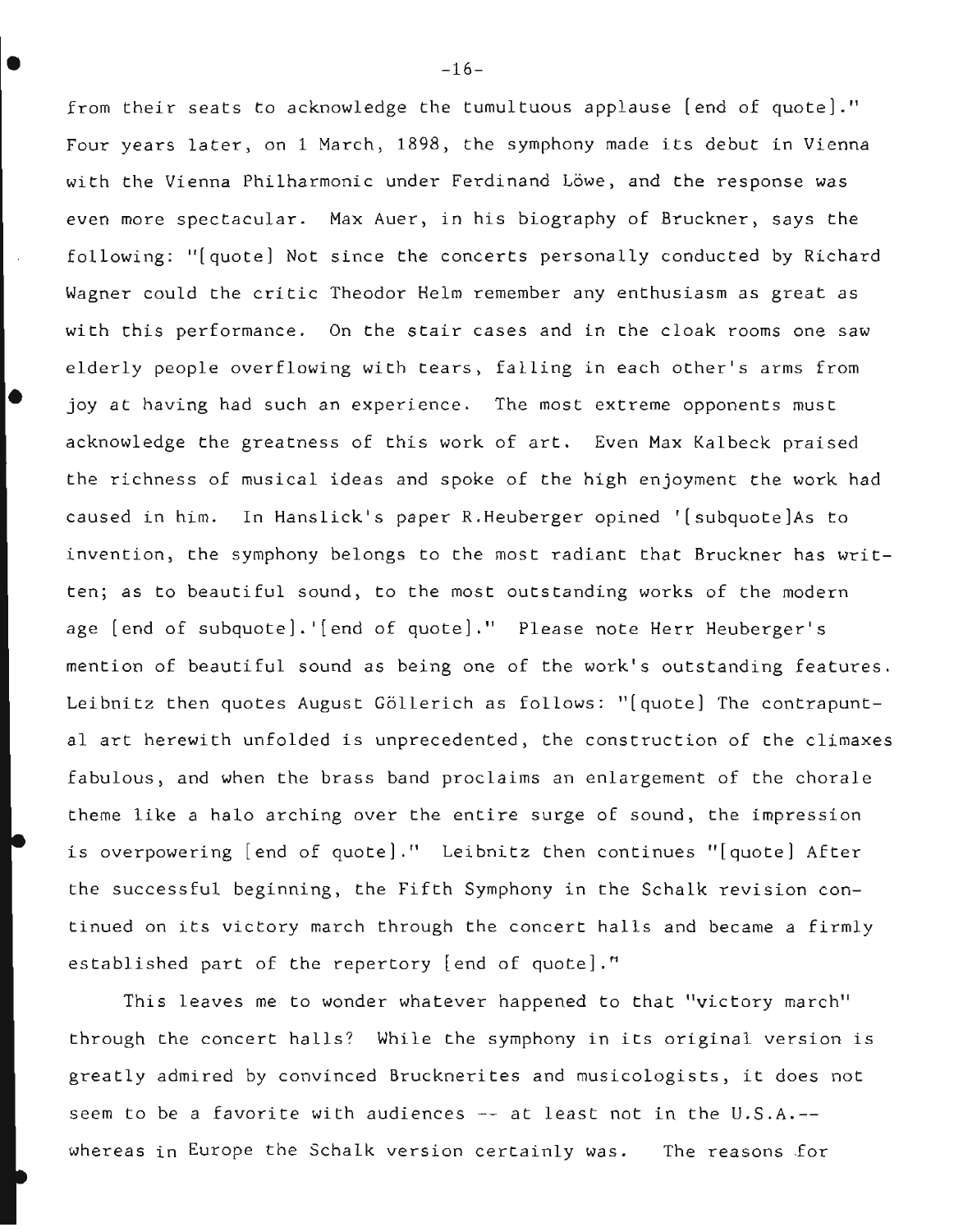this are partly addressed in this paper, and I think that the length of the original version is another factor.

What, then, should be the future of the Schalk version? Regardless of the conspiratorial aspects of its beginnings, it cannot be dismissed as being totally inauthentic. It is definitely a product of Bruckner's workshop, albeit an illegitimate one. The music is entirely Bruckner's, an offspring, so to speak, which, through stolen DNA, gestated in the mental womb of Franz Schalk. Though illegitimate, the combination of genes was very favorable, and the result was an exceedingly comely youth. While this youth cannot claim to be the legitimate heir -- only the original version can claim that title (despite its relative clumsiness) - it should, by its intrinsic virtues, claim our respect and be allowed its place in the concert hall. Then let the public decide. In any case, the whole matter is, as I have indicated, a family affair.

\* \* \* [If time permits, play examples from both versions] \* \* \*

CO David H. Aldeborgh April 3, 1999